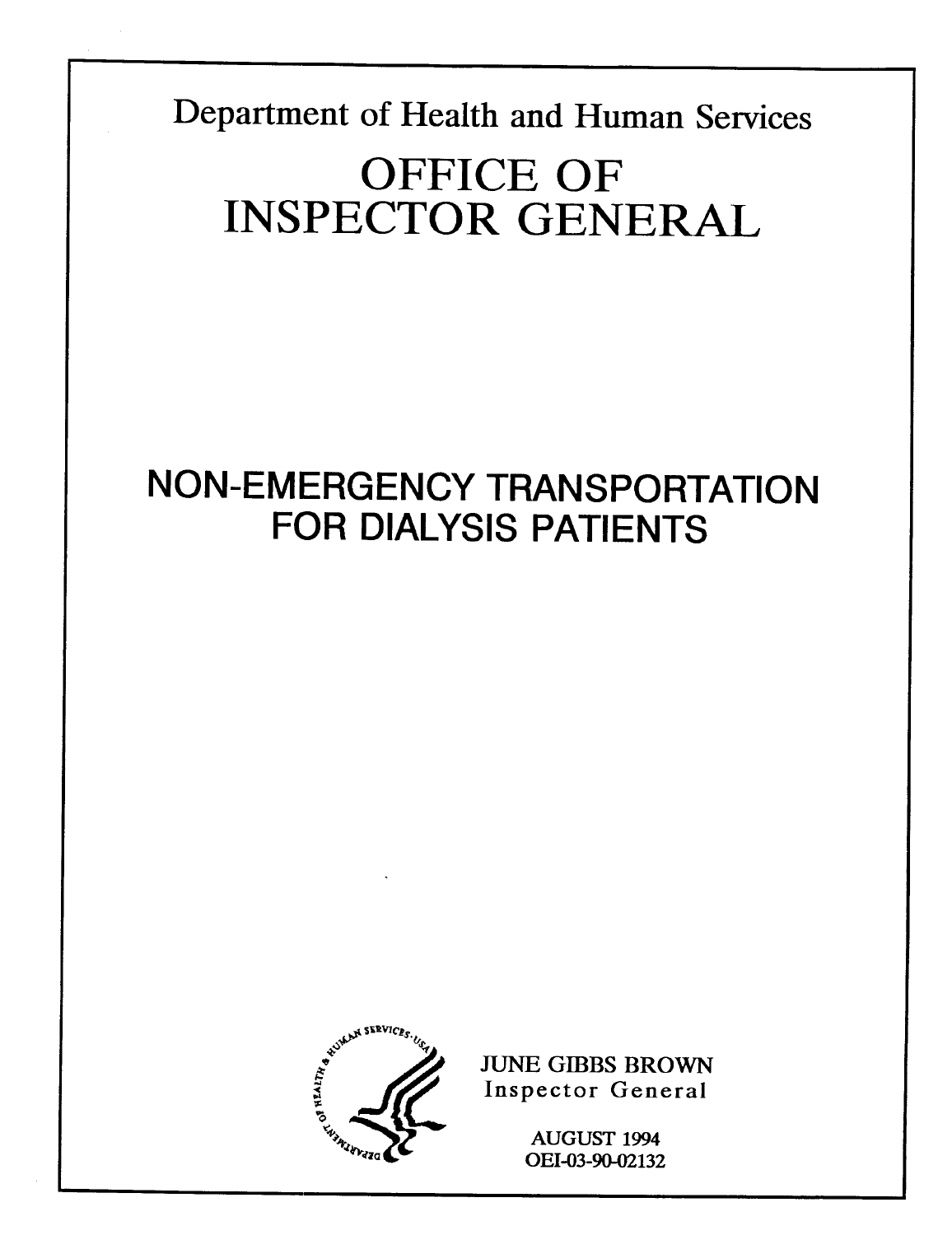#### **OFFICE OF INSPECTOR GENERAL**

The mission of the Office of Inspector General (OIG), as mandated by Public Law 95-452, as amended, is to protect the integrity of the Department of Health and Human Services' (HHS) programs as well as the health and welfare of beneficiaries served by those programs. This statutory mission is carried out through a nationwide network of audits, investigations, and inspections conducted by three OIG operating components: the Office of Audit Services, the Office of Investigations, and the Office of Evaluation and Inspections. The OIG also informs the Secretary of HHS of program and management problems and recommends courses to correct them.

#### **OFFICE OF AUDIT SERVICES**

The OIG's Office of Audit Services (OAS) provides all auditing services for HHS, either by conducting audits with its own audit resources or by overseeing audit work done by others. Audits examine the performance of HHS programs and/or its grantees and contractors in carrying out their respective responsibilities and are intended to provide independent assessments of HHS programs and operations in order to reduce waste, abuse, and mismanagement and to promote economy and efficiency throughout the Department.

### **OFFICE OF INVESTIGATIONS**

The OIG's Office of Investigations (OI) conducts criminal, civil, and administrative investigations of allegations of wrongdoing in HHS programs or to HHS beneficiaries and of unjust enrichment by providers. The investigative efforts of 01 lead to criminal convictions, administrative sanctions, or civil money penalties. The 01 also oversees State Medicaid fraud control units which investigate and prosecute fraud and patient abuse in the Medicaid program.

### **OFFICE OF EVALUATION AND INSPECITONS**

The OIG's Office of Evaluation and Inspections (OEI) conducts short-term management and program evaluations (called inspections) that focus on issues of concern to the Department, the Congress, and the public. The findings and recommendations contained in these inspection reports generate rapid, accurate, and up-to-date information on the efficiency, vulnerability, and effectiveness of departmental programs.

This report was prepared in the Philadelphia regional office under the direction of Joy Quill, Regional Inspector General and Robert A. Vito, Deputy Regional Inspector General. Project staff:

#### REGION HEADQUARTERS

Nancy J. Molyneaux, Project Leader Laura M. Shafron, Intern Myra Reichel, Intern

Hugh Hetzer, Program Analyst

For additional copies of this report, please contact the Philadelphia Regional Office at **(800) 531-9562**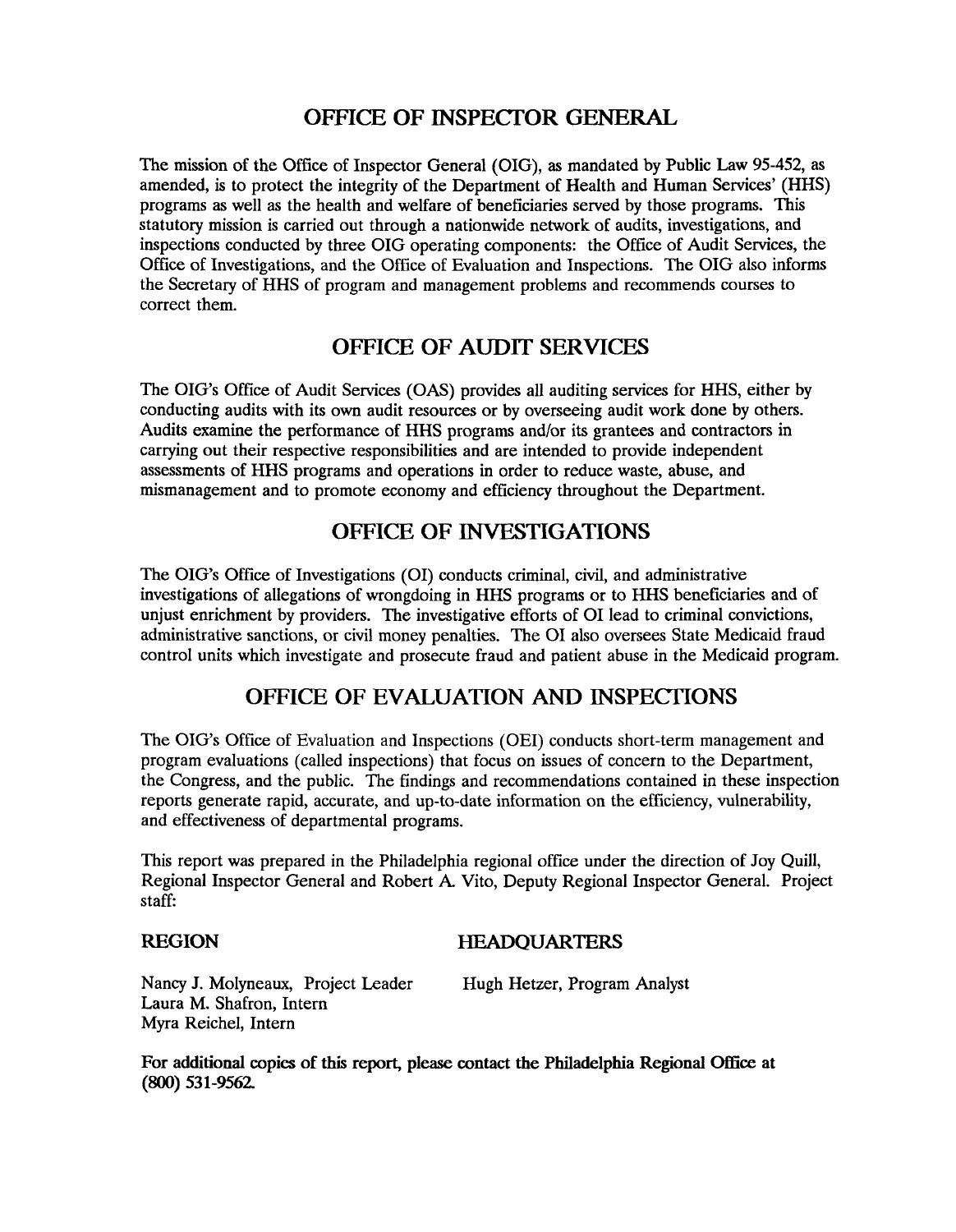#### PURPOSE

To identify non-emergency transportation services and sources of financial assistance to cover transportation expenses for patients going to kidney dialysis in a sample of eight cities.

#### BACKGROUND

In previous work, we found that many dialysis patients do not meet Medicare coverage guidelines for ambulance transportation. As part of its response to our findings, the Health Care Financing Administration (HCFA) has planned research on alternative forms of transportation for dialysis patients. The information in this report is provided to assist HCFA as it pursues that research and formulates policy in this area.

The HCFA explains in the Medicare Carriers Manual that no payment for ambulance transportation may be made in any case in which some means of transportation other than an ambulance could be utilized without endangering the individual's health, whether or not such other transportation is actually available (section 2120.2.A.). The Manual also states that a person receiving outpatient dialysis is not ordinarily ill enough to require an ambulance (section 2120.3.J.). While Medicare does cover transportation services in limited circumstances, transport in a vehicle other than an ambulance is not covered.

Most persons with kidney failure go to dialysis facilities for treatment rather than dialyzing at home. These patients must travel to the facilities an average of three times per week. A small number of these patients use ambulances to go to and from dialysis at a very high cost.

A recent Office of Inspector General report *(Ambulance Transpotiahon for ESRD Beneficiaries: Medical Necessity OEI-03-90-02130)* found that many ambulance transports to dialysis did not meet Medicare's medical necessity guidelines. The study found many of these patients could have been transported safely by other means. However, it was not clear what types of non-emergency transportation were available or whether nonemergency transportation was physically and financially accessible to patients going to dialysis. The HCFA staff asked us to find out what we could about transportation services for dialysis patients.

We obtained information from transportation coordinators in 18 dialysis facilities in eight cities. These respondents identified 37 non-emergency transportation providers and 16 organizations which provide financial assistance for transportation expenses from whom we gathered further information.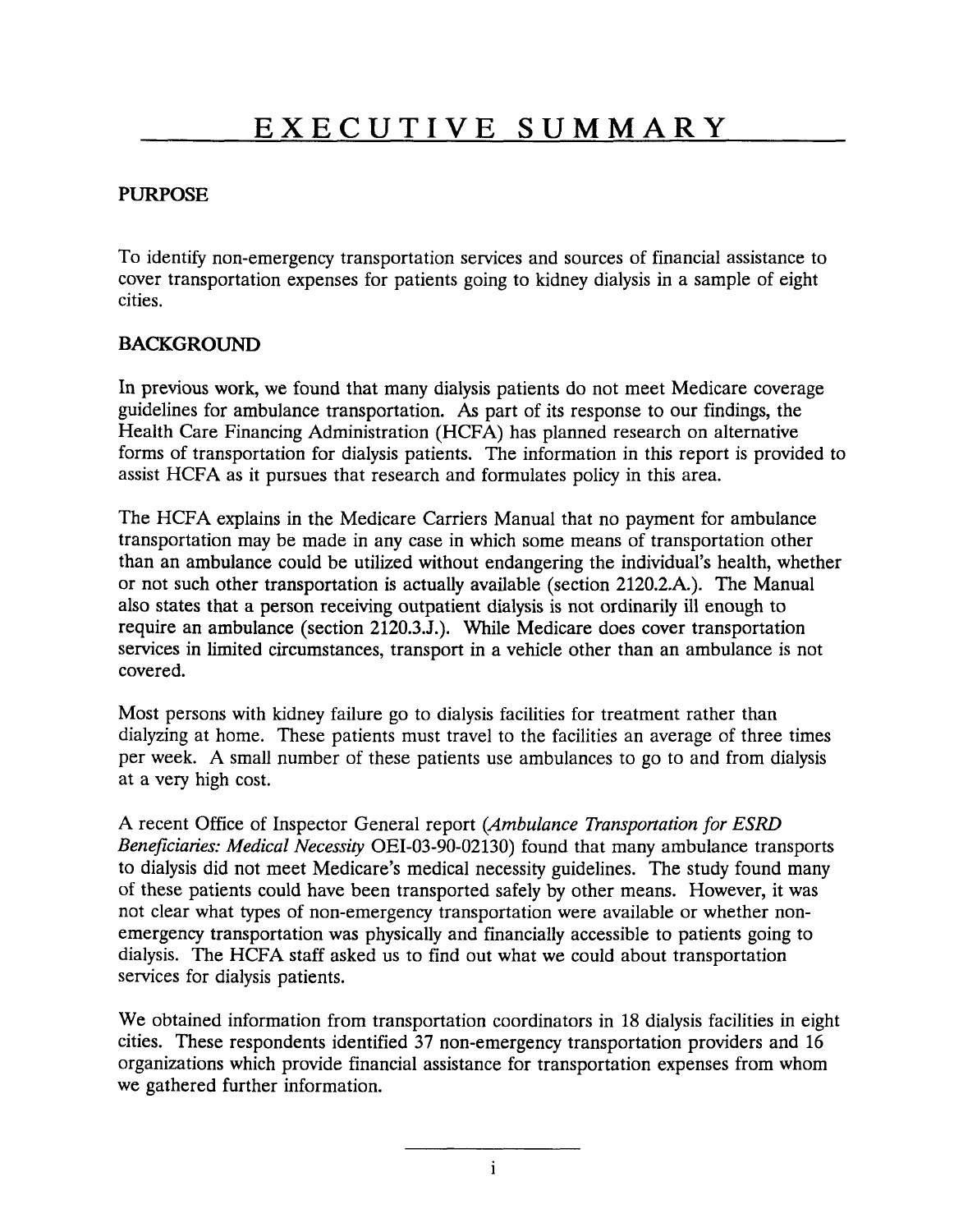#### FINDINGS

#### *Transportation appears to be available in most of the sampled cities.*

Patients use a number of different types of vehicles to travel to dialysis. These include cars, taxis, wheelchair vans, passenger vans, and buses. According to dialysis facility respondents, approximately one-quarter of their patients come to dialysis in privately owned cars.

Transportation seems generally available in most of the sampled cities. Dialysis facility respondents in five of the sampled cities thought that there was enough transportation available for people going to dialysis. Only an estimated 20-22 of the nearly 2000 patients treated at the facilities in our sample occasionally missed treatments due to lack of affordable transportation. Thirty-four out of 37 transportation providers did not have waiting lists for patients who needed transport to dialysis.

#### *Financial assistance for transportation expenses was also generally available.*

Financial assistance for transportation expenses comes from a variety of sources. These include Medicaid in all States, and in some places State kidney programs, the American Kidney Fund, Area Agencies on Aging, the American Red Cross, and the National Kidney Foundation.

#### *However, respondents did identify problems in some locations for some patients.*

In one of the eight cities in our sample dialysis facility respondents felt there were not enough transportation services at all for people going to dialysis. In two other cities respondents did not think there were enough transportation services for certain people or in certain areas.

Respondents from all sampled cities also identified other barriers to access. Three problems were frequently mentioned: long waiting times, costs for patients not eligible for financial assistance, and lack of physical assistance to patients using the services.

#### **CONCLUSION**

Based on this limited review, we draw several preliminary conclusions about nonemergency transportation for dialysis patients. We offer these to HCFA as it conducts a more substantive effort to examine access to transportation for dialysis patients.

First, it does not appear that lack of access to alternative forms of transportation is a central explanation of our data indicating inappropriate use of emergency transportation. In most of the sampled cities, alternative forms of transportation seem generally available.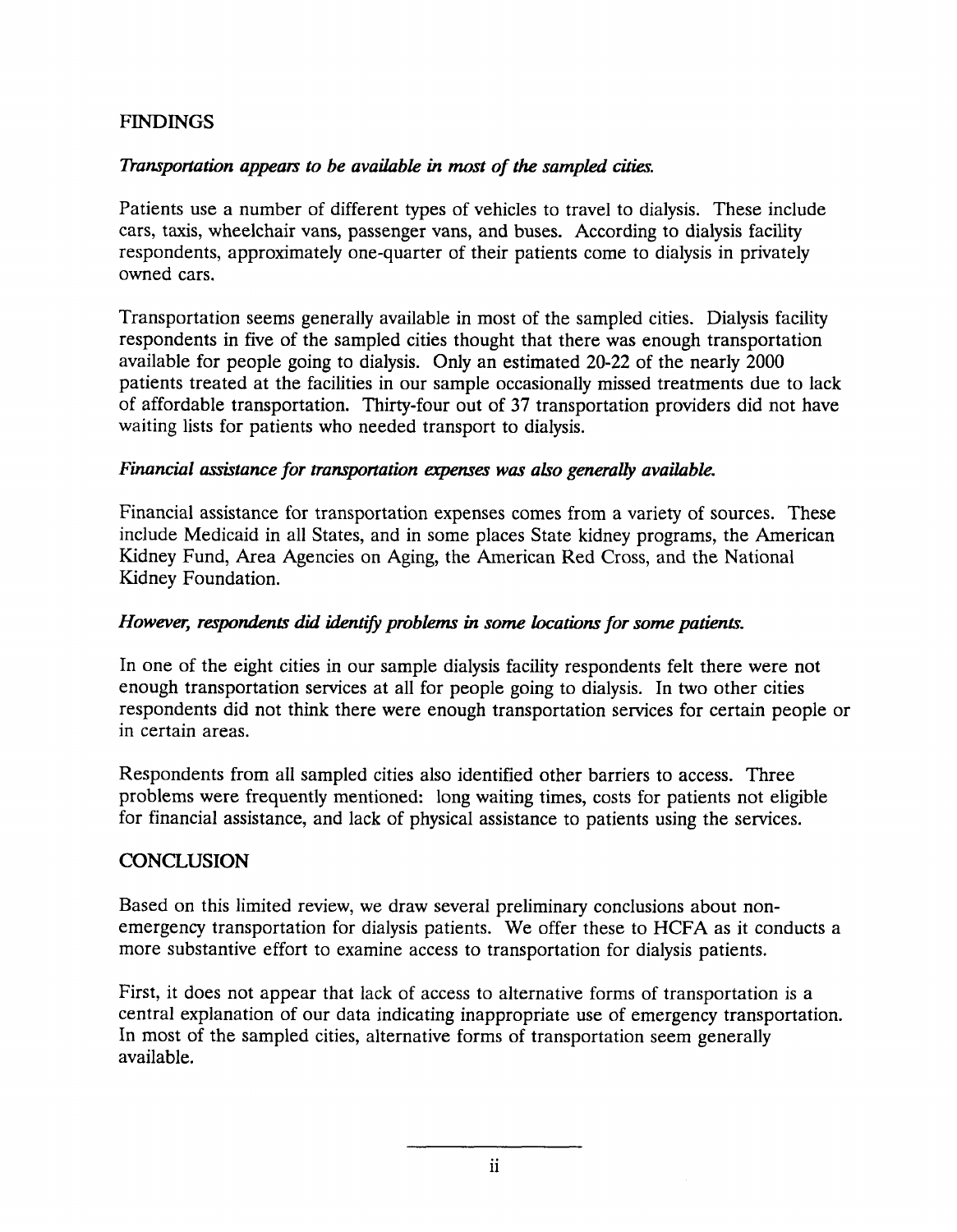Second, successful approaches to developing a network of transportation options seem to exist. More in-depth review of the five cities where respondents reported quite favorably about the availability of transportation might provide good lessons for other localities. How did such networks come to exist? How are the problems which were identified in other cities addressed?

Third, some problems might merit further examination: locations where access problems might exist, special access problems for certain populations, and problems of long waiting times and lack of physical assistance that might apply more generally to all dialysis patients. These are areas that HCFA may wish to pursue further in its research planned on this subject. In addition, non-urban populations (who we did not examine) may also merit further examination, since such areas may pose different challenges or represent unique issues.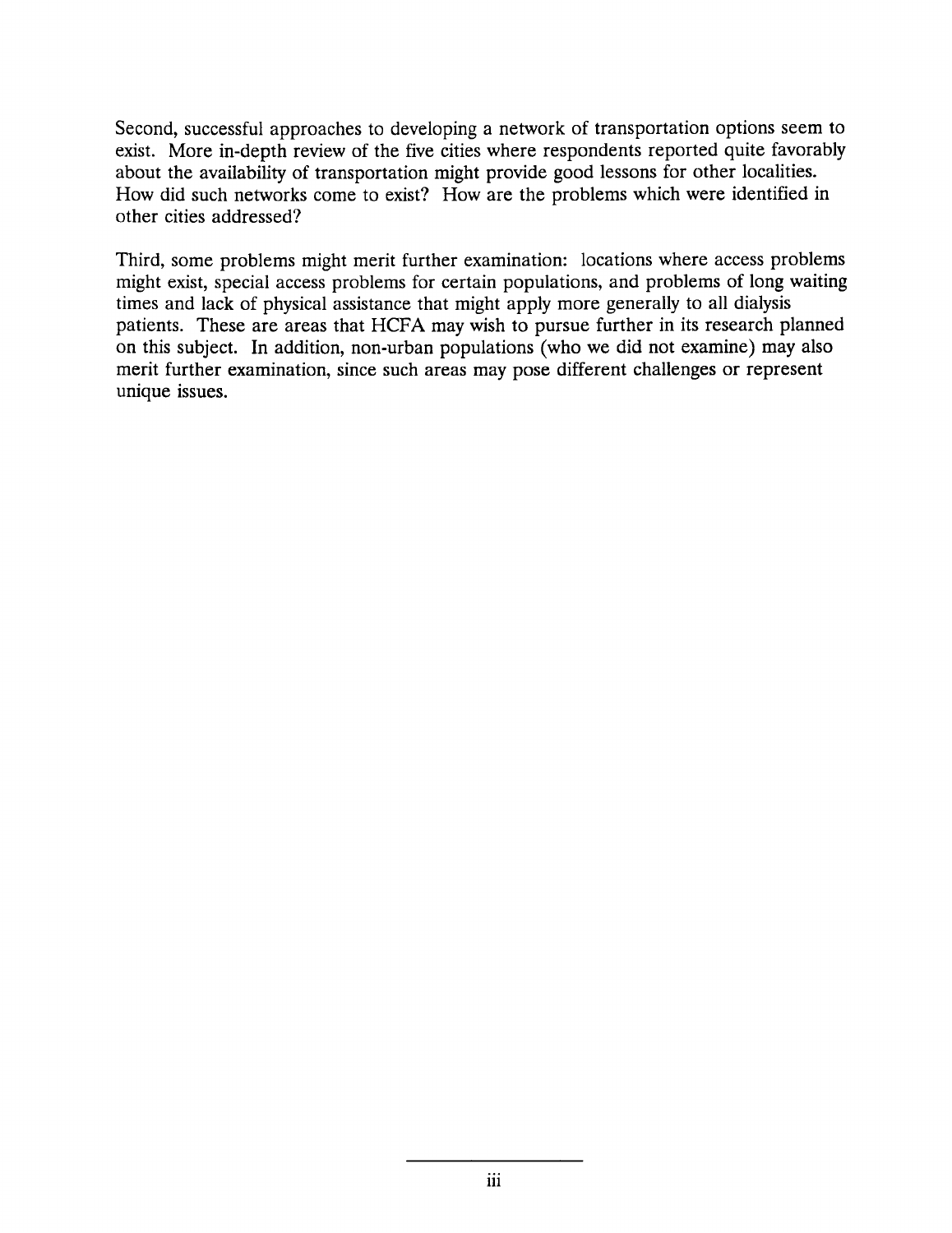### **TABLE OF CONTENTS**

#### PAGE

#### EXECUTIVE SUMMARY

 $\sim 10^{11}$ 

 $\mathbf{v}$  .

| <b>APPENDICES</b>                                                                               |  |
|-------------------------------------------------------------------------------------------------|--|
|                                                                                                 |  |
| B: Organizations which provide financial assistance $\dots \dots \dots \dots \dots \dots$ . B-1 |  |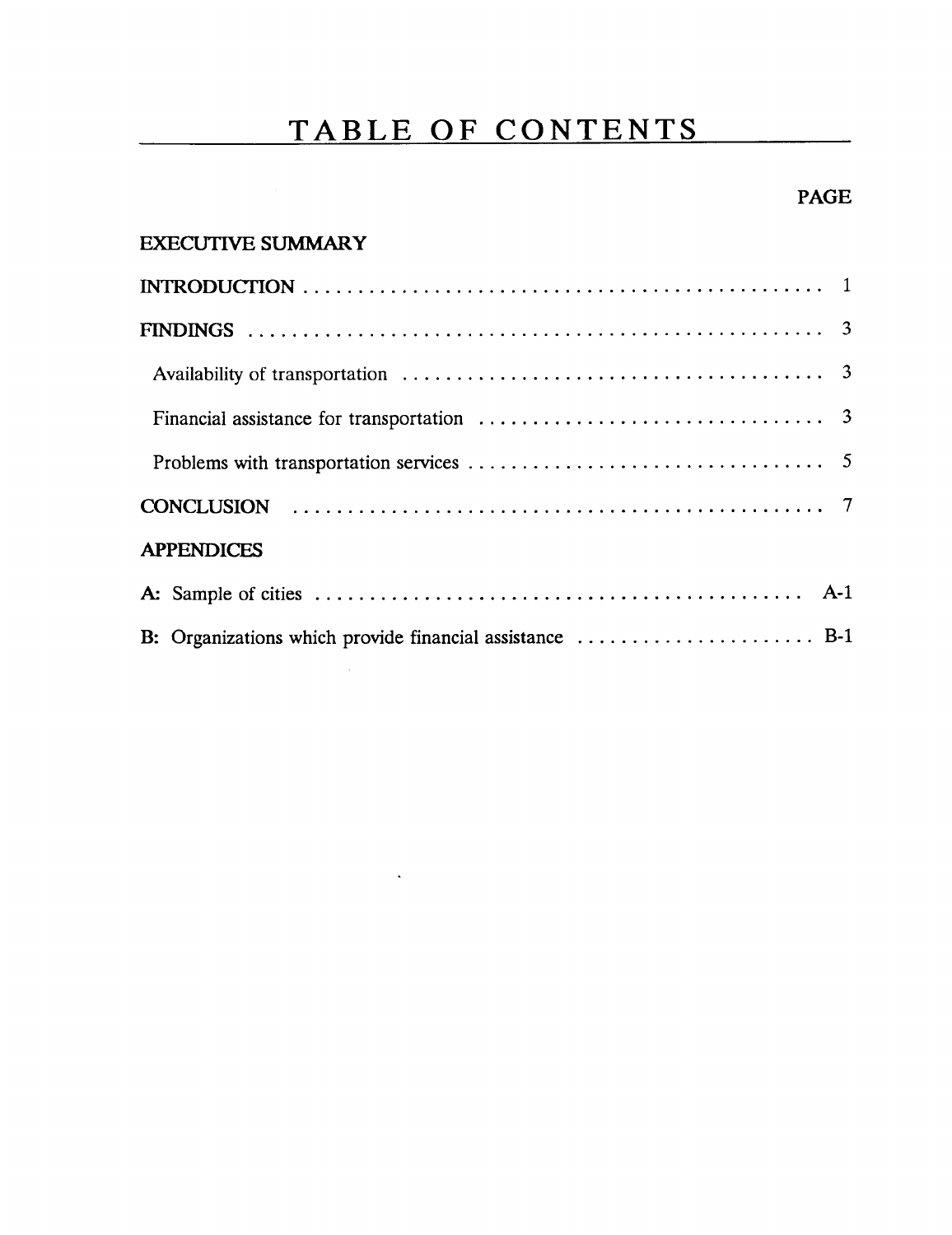#### PURPOSE

To identify non-emergency transportation services and sources of financial assistance to cover transportation expenses for patients going to kidney dialysis in a sample of eight cities.

#### BACKGROUND

In previous work, we found that many dialysis patients do not meet Medicare coverage guidelines for ambulance transportation. As part of its response to our findings, the Health Care Financing Administration (HCFA) has planned research on alternative forms of transportation for dialysis patients. The information in this report is provided to assist HCFA as it pursues that research and formulates policy in this area.

The Health Care Financing Administration (HCFA) explains in the Medicare Carriers Manual that no payment for ambulance transportation may be made in any case in which some means of transportation other than an ambulance could be utilized without endangering the individual's health, whether or not such other transportation is actually available (section 2120.2.A.). The Manual also states that a person receiving outpatien dialysis is not ordinarily ill enough to require an ambulance (section 2120.3 .J.). While Medicare does cover ambulance transportation services in limited circumstances, transport in a vehicle other than an ambulance is not covered.

Most persons with kidney failure go to dialysis facilities for treatment rather than dialyzing at home. These patients must travel to the facilities an average of three times per week. A small number of these patients use ambulances to go to and from dialysis.

A recent Office of Inspector General (OIG) report (Ambulance *Transpofiation for ESRD Beneficiaries: Medical Necessity* OEI-03-90-02130) found that many ambulance transport to dialysis did not meet Medicare's medical necessity guidelines. The study found that many of these patients could have been transported safely by other means. However, it was not clear what types of non-emergency transportation were available or whether non emergency transportation was physically and financially accessible to patients going to dialysis. HCFA staff asked us to find out what we could about transportation services for dialysis patients.

#### SCOPE AND METHODOLOGY

This report focuses on transportation of patients to and from dialysis treatments in vehicles other than ambulances in a sample of eight cities.

Respondents were selected from the sample of eight carriers and 277 end stage renal disease beneficiaries used for two previous OIG studies *(Ambulance Transpotialion for*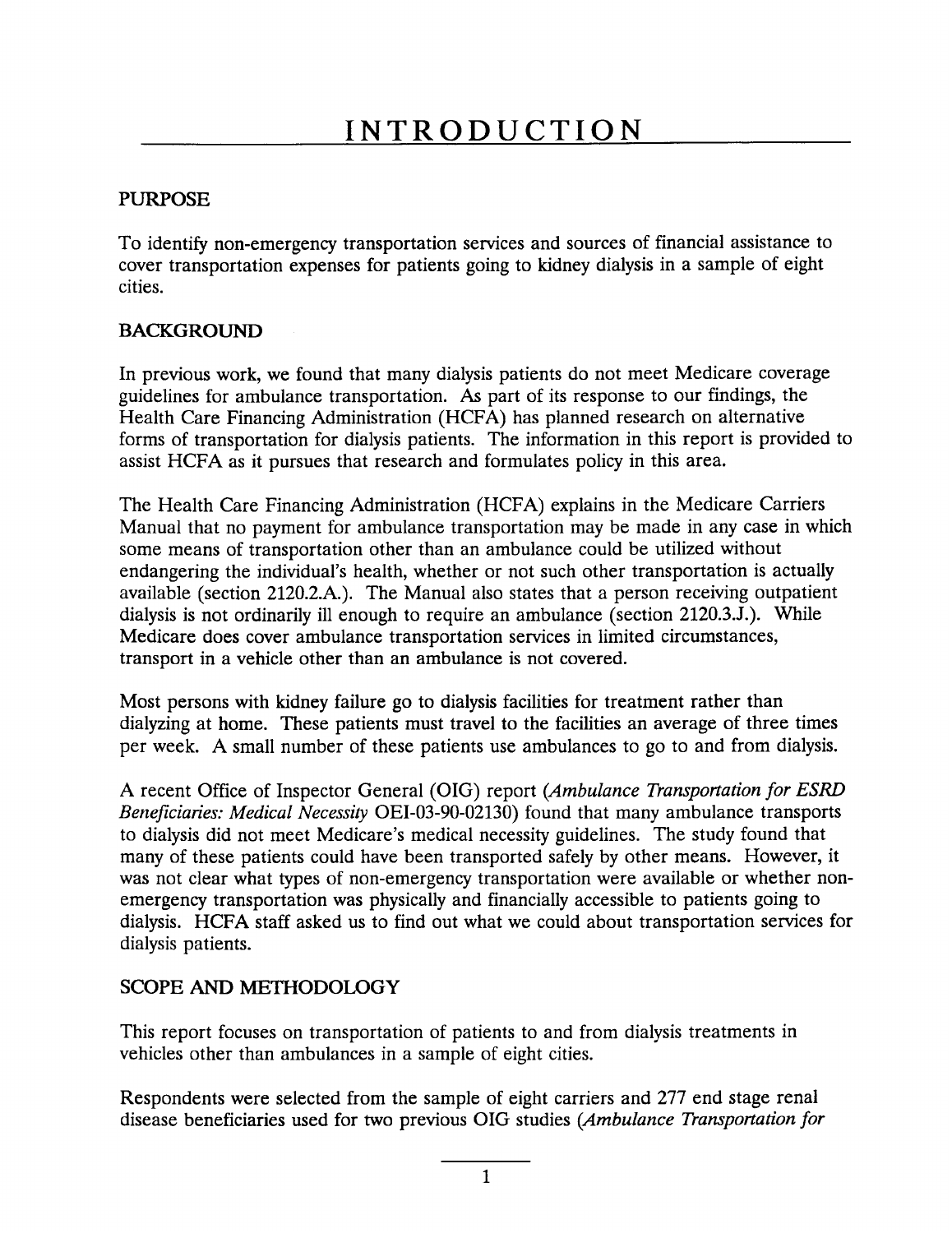*ESRD Beneficiaries: Medical Necessily OEI-03-90-02130* and *Ambulance Transpotiation for ESRD Beneficiaries: Payment Practices OEI-03-90-02131).* We chose one city in each of the eight carrier areas where the most sample beneficiaries were dialyzed in 1991. A total of 70 beneficiaries of the 180 who were transported to dialysis by ambulance were dialyzed in these cities (See Appendix A). Six of the sites selected were large metropolitan areas and two were small cities. We did not examine rural areas.

Since transportation arrangements are often coordinated by dialysis facility social workers, we contacted a total of 18 dialysis facilities in the selected cities. We interviewed them to determine what types of non-emergency vehicles were used to transport patients to their facility, the names and addresses of non-emergency transportation providers, and whether financial assistance was available for transportation expenses.

We then contacted 37 non-emergency transport providers identified by dialysis facility respondents to determine what types of non-emergency transportation they offer, what physical assistance they provide to non-emergency patients, and the cost to patients for transportation.

Finally, we contacted 16 organizations and agencies which provide financial assistance for dialysis patients' transportation expenses. Respondents included representatives from private kidney organizations, Area Agencies on Aging, State Medicaid agencies, and State kidney programs.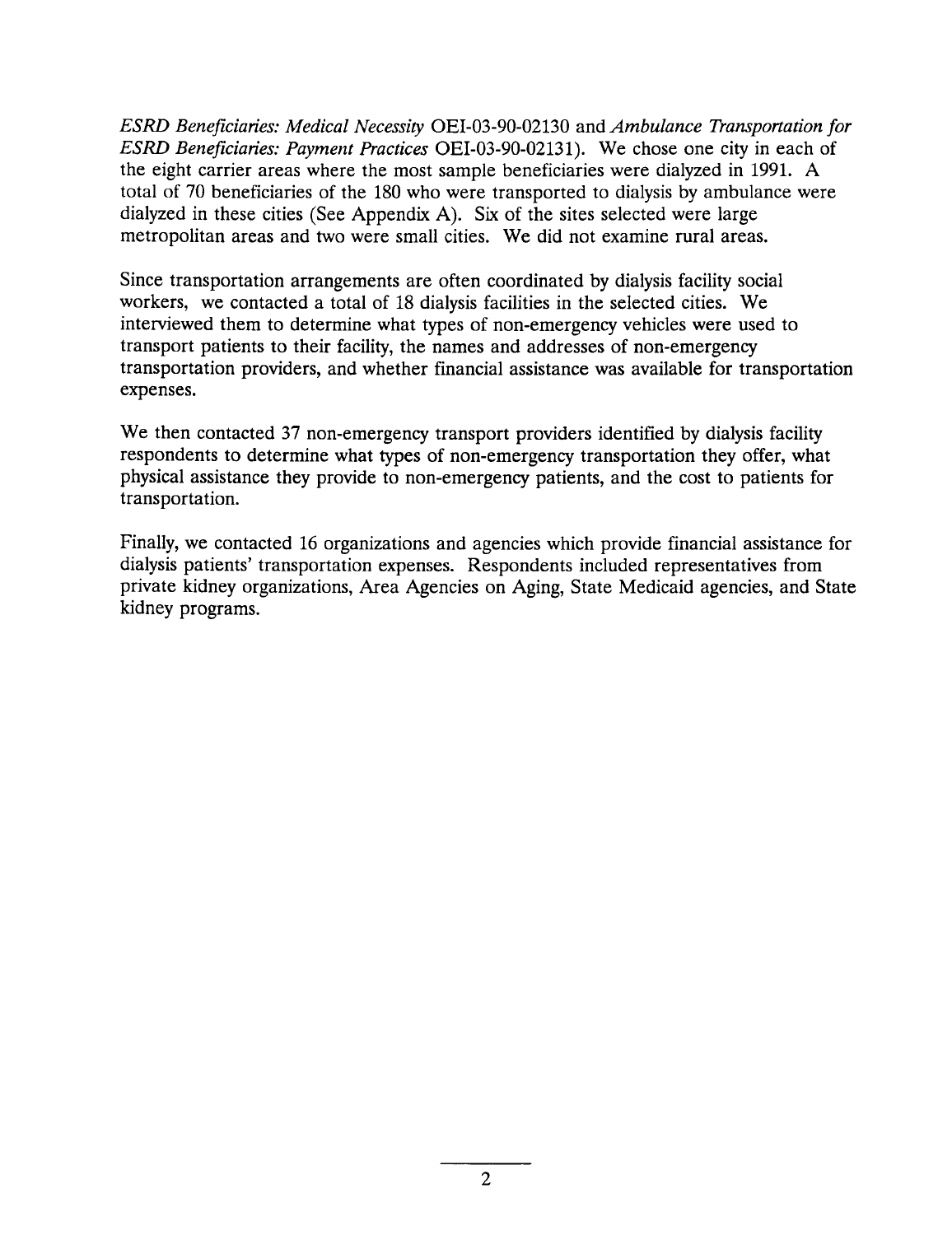### **FINDINGS**

#### **TRANSPORTATION APPEARS TO BE AVAILABLE IN MOST OF THE SAMPLED CITIES**

Patients use a number of different types of vehicles to travel to dialysis. These include cars, taxis, wheelchair vans, passenger vans, and buses. According to dialysis facility respondents, approximately one-quarter of their patients come to dialysis in privately owned cars. Another 30 percent come in wheelchair vans. Most of the remainder come by taxis, public buses, or buses with wheelchair lifts. Only a very small percentage come to dialysis in ambulances.

Based on responses from dialysis facility staff, availability of transportation services does not appear to be a problem in most of the cities covered by our review. Dialysis facility respondents in five of the sampled cities (Detroit, MI, Fremont, CA, Miami Beach, F. New York City, NY, and Pittsburgh, PA) thought that there was enough transportatio available for people going to dialysis. Limited problems were reported in two communities (Elizabethtown, KY and Brighton, MA), and a general unavailability was reported in one city (Houston, TX).

Only an estimated 20-22 of the nearly 2000 patients treated at the facilities in our sample occasionally missed treatments due to lack of affordable transportation. Thirty-four out of 37 transportation providers did not have waiting lists for patients who needed transport to dialysis.

#### **FINANCIAL ASSISTANCE WAS ALSO GENERALLY AVAILABLE TO PATIENTS GOING TO DIALYSIS.**

Financial assistance for transportation expenses comes from a variety of sources such as Medicaid, Area Agencies on Aging, State Kidney Programs, the American Kidney Fund, the National Kidney Fund, and the American Red Cross. A range of organizations or agencies offers financial assistance<sup>1</sup> for transportation expenses in each city in our sample. See Appendix B for a breakdown of resources by city.

#### *Medicaid*

Transportation services are covered for Medicaid-eligible dialysis patients. Medicaid regulations state that all Medicaid agencies "will ensure necessary transportation for recipients to and from providers" (42 CFR 431.53). Medicaid rarely pays for ambulance service but will cover other vehicles such as wheelchair vans, taxis, and in some cases privately owned cars. Medicaid was cited by 25 of 37 transportation providers as the

<sup>&</sup>lt;sup>1</sup>We included the provision of free or discounted services as a form of financial assistance in describing some organizations.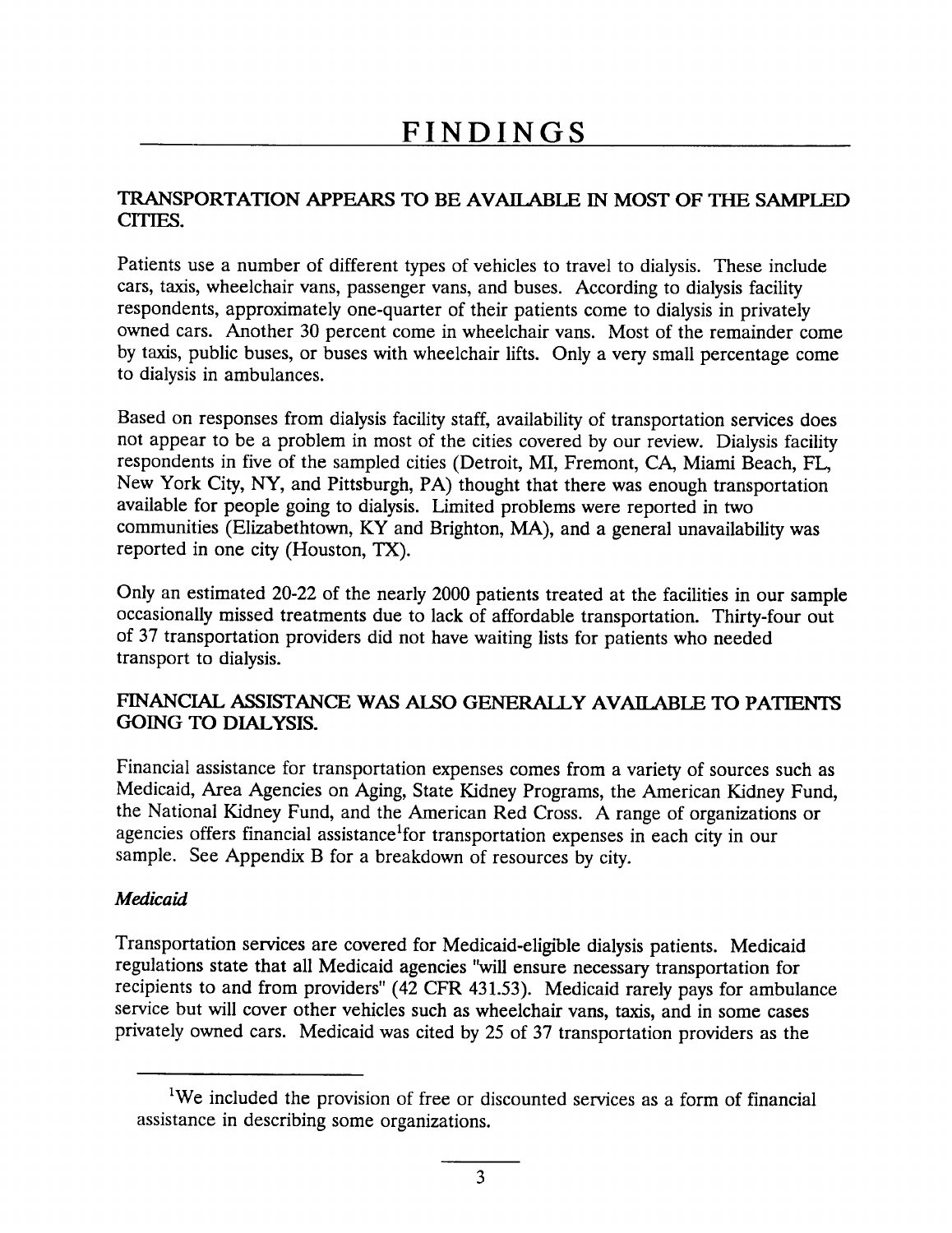primary source of financial assistance. All of the dialysis facility respondents also indicated Medicaid as a source of financial assistance for transportation expenses.

#### **Americans with Disabilities Act**

Some dialysis patients who qualify as "transportation disabled" would be eligible for transportation services under the Americans with Disabilities Act of 1990 (42 U.S.C. 12101-12213). Regulations implementing the Americans with Disabilities Act (ADA) require that "each public entity operating a fixed route system shall provide paratransit or other special service to individuals with disabilities that is comparable to the level of service provided to individuals without disabilities who use the fixed route system" (49 CFR 37.121).

While the ADA does not directly provide financial assistance to disabled patients going to dialysis, it does stipulate that fares for paratransit service "shall not exceed twice the fare that would be charged to an individual paying full fare...on the entity's fixed route system" (49 CFR 37.131). This would limit costs for disabled dialysis patients to no more than a few dollars each way.

#### *Area Agencies on Aging*

Area Agencies on Aging can be another source of financial assistance. In half the cities we selected there were transportation services specifically for the elderly. Two of these providers serve persons who are 60 or older. One provides services to those who are 62 or older and handicapped. The fourth only serves persons 65 or older.

#### **State Kidney Programs**

Two State kidney programs cover some transportation expenses for dialysis patients in the sampled cities. One program will provide up to \$350 per month to cover both transportation and drug expenses. Another State program contracts with other organizations to coordinate transportation services. These organizations must also provide matching funds for transportation. Both State kidney programs require copayments which are determined by the patient's income. In one program, nearly 84 percent of dialysis patients had incomes below the level required for co-payments in 1993.

#### *American Kidnqy Fund*

*The* American Kidney Fund will provide up to three \$200 grants per year to cover expenses related to a patients' kidney condition including transportation costs. However, they do not provide financial assistance for transportation services on a routine basis. Patients must apply for a grant each time they need assistance. Patients' needs for financial assistance is determined on a case by case basis.

#### *National Kidney Foundation*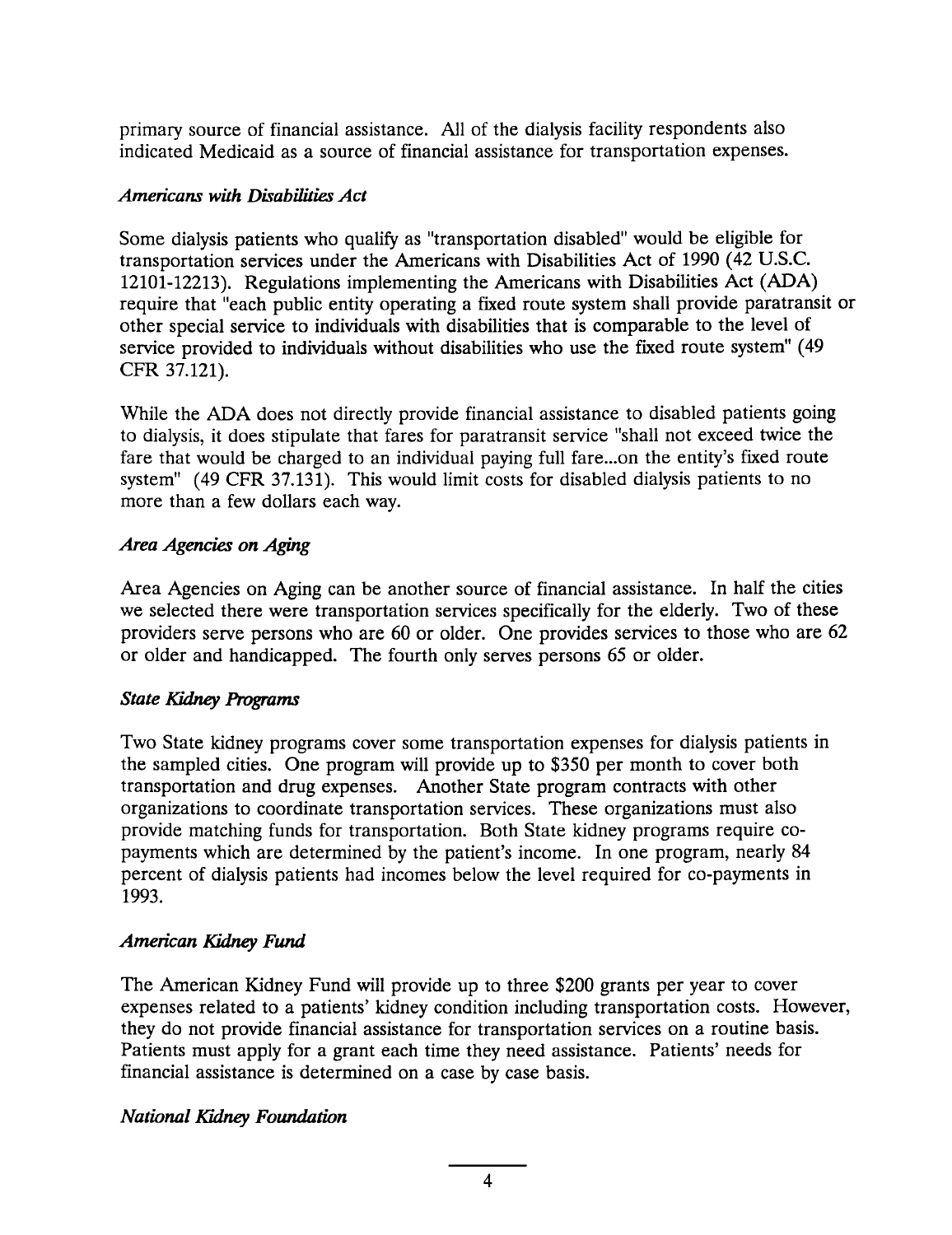Local chapters of the National Kidney Foundation (NKF) are another source of financial assistance in some areas. Branches of the NKF in three of the eight cities selected provide financial assistance for transportation expenses. The NKF reimburses for taxis, paratransit (wheelchair van), mileage for personal auto use, and gives emergency funds for special one-time situations.

Patients must not be eligible for funding from any other source, such as Medicaid, in order to receive financial assistance from NKF. The level of funding varies in each area. For example, the NKF in one area will provide a patient who is not eligible for Medicaid with \$50 a month for transportation expenses. Other NKF offices do not set limits on monthly funding.

#### *American Red Cress*

In two cities, the American Red Cross provides not money but free transportation to dialysis patients. In one city, however, services are limited to patients referred by a social worker at a facility the Red Cross serves. In both cities, the patient had to be unable to afford any other means of transportation in order to qualify for Red Cross services.

#### **Dialysis Facilities**

In some cases, dialysis facilities will pay for a patient's transportation. However, this is only on a sporadic, emergency basis. None of the dialysis facilities we contacted provided financial assistance for transportation expenses on a regular basis. Even the emergency financial assistance facilities give may come from another source such as the American Kidney Fund.

#### HOWEVER, RESPONDENTS DID IDENTIFY PROBLEMS IN SOME LOCATIONS **FOR SOME PATIENTS.**

As mentioned earlier, dialysis facility staff in three cities said there were not enough transportation services for dialysis patients. In two cities, the problems reported were limited: one said there needed to be more transportation for those not eligible for Medicaid or elderly services and another said only particular counties were affected. In one city, dialysis facility respondents said there were not enough transportation services at all for people going to dialysis.

Respondents from all sampled cities did identify other barriers to access. Three problems were frequently mentioned: long waiting times, costs for patients not eligible for financial assistance, and lack of physical assistance to patients using the services.

Long waiting times was the problem mentioned most often. According to dialysis facility social workers, patients often must wait a long time to be dropped off at the facility and then again later to be picked up after treatment. If a patient is late for her or his scheduled dialysis treatment it sometimes means that treatment will be shortened. This can lead to other medical complications.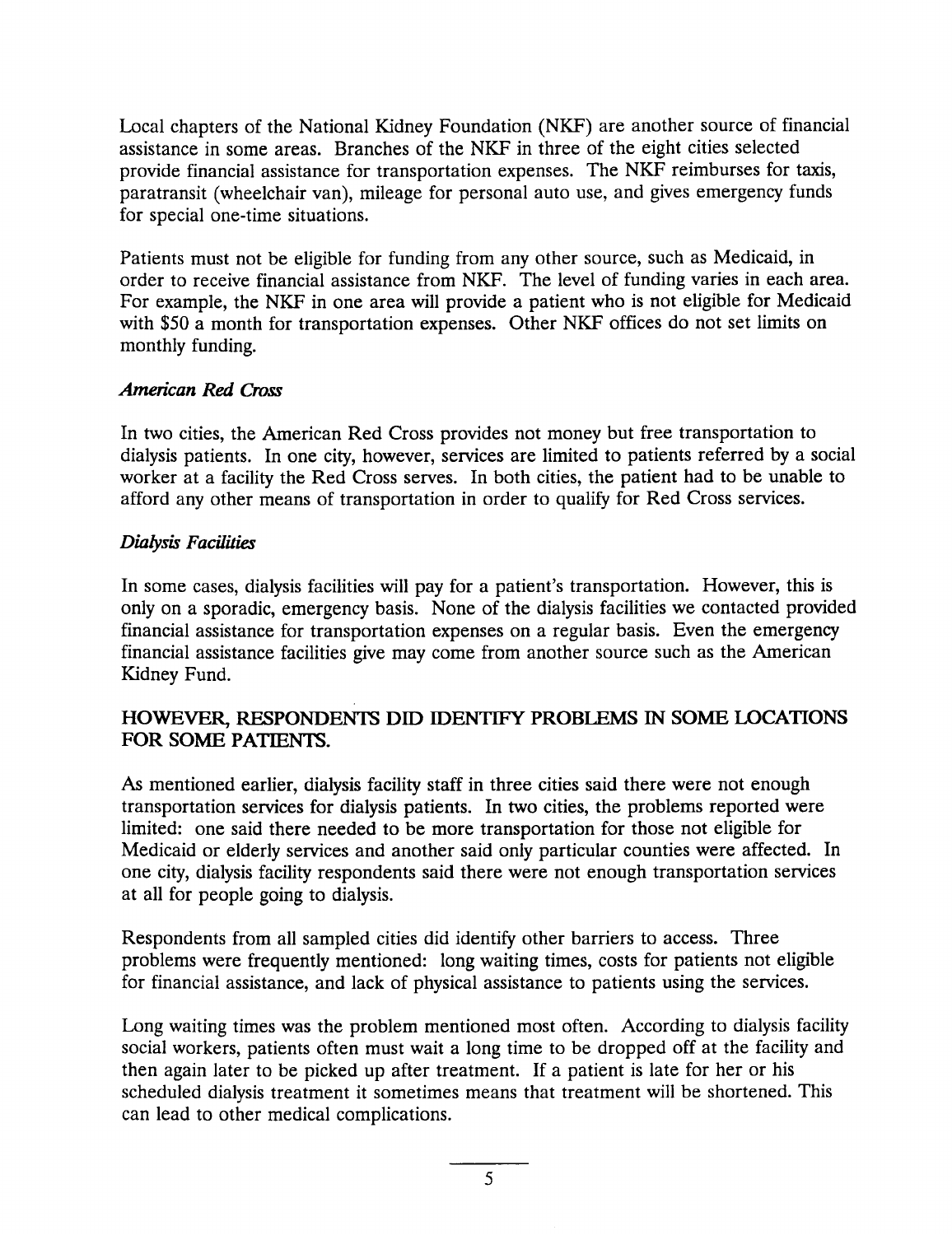Cost was the second most common problem mentioned by dialysis facility social workers. Patients out of pocket costs for transportation vary. In many cases, a person eligible for Medicaid pays nothing. In other cases, dialysis patients pay between .75-\$30 each way. For patients traveling to dialysis three times a week, these costs can become prohibitive. Among dialysis facility respondents, most concern was focused on those not eligible for Medicaid but not ill enough to require a Medicare reimbursed ambulance. Over onethird of the transportation providers we contacted require that a patient be Medicaid eligible in order to receive transportation services.

According to some dialysis facility respondents lack of physical assistance on the part of transportation providers was a problem for some patients. Twenty-one of the 37 providers we contacted said they did provide physical assistance on stairs. While some providers would only assist patients on one to seven steps, in New York City some providers will carry patients up and down as many as six flights of stairs. Six providers said they provided curb-to-curb service only.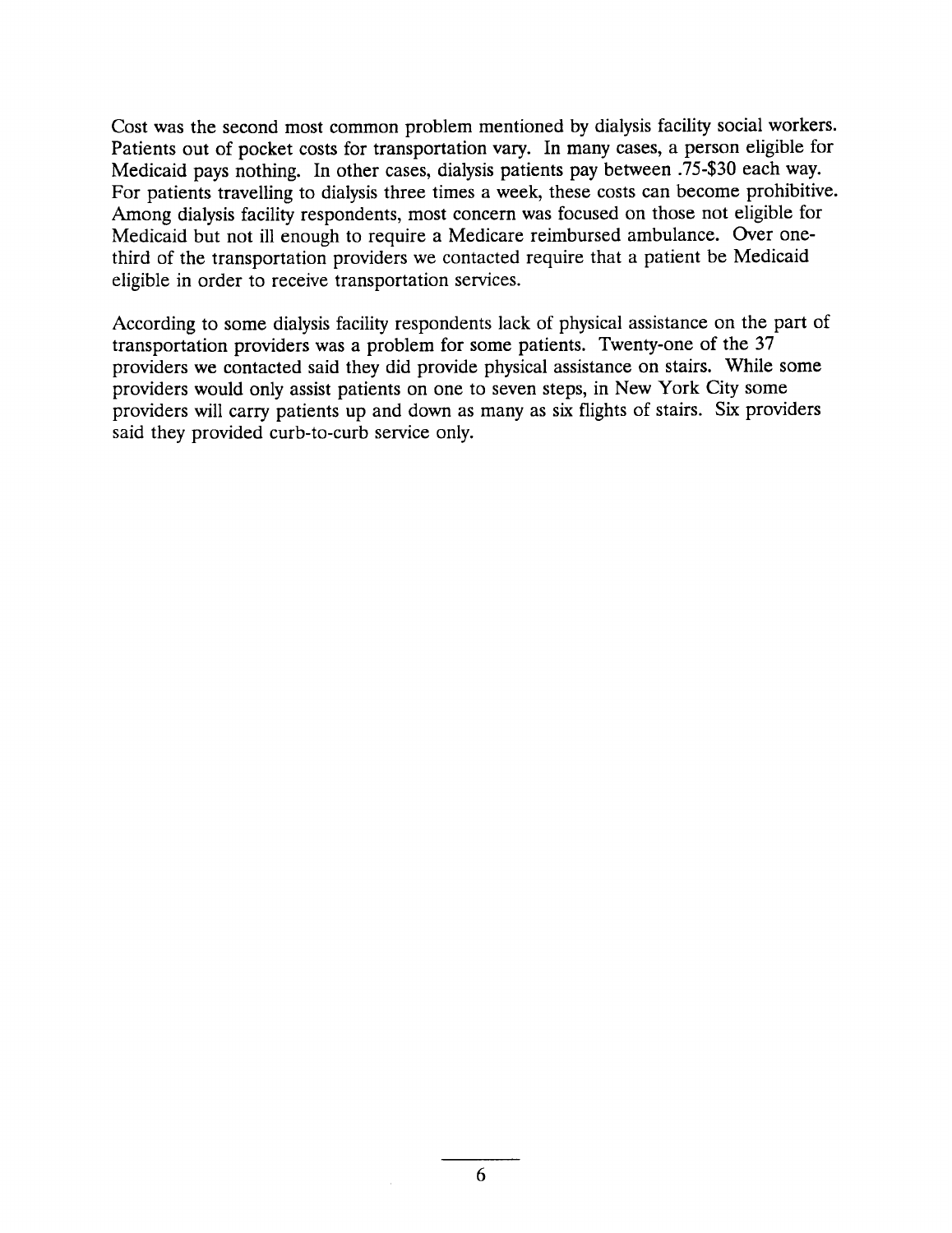### **CONCLUSION**

Based on this limited review, we draw several preliminary conclusions about nonemergency transportation for dialysis patients. We offer these to HCFA as it conducts a more substantive effort to examine access to transportation for dialysis patients.

First, it does not appear that lack of access to alternative forms of transportation is a central explanation of our data indicating inappropriate use of emergency transportation. In most of the sampled cities, alternative forms of transportation seem generally available.

Second, successful approaches to developing a network of transportation options seem to exist. More in-depth review of the five cities where respondents reported quite favorably about the availability of transportation might provide good lessons for other localities. How did such networks come to exist? How are the problems which were identified in other cities addressed?

Third, some problems might merit further examination: locations where access problems might exist, special access problems for certain populations, and problems of long waiting times and lack of physical assistance that might apply more generally to all dialysis patients. These are areas that HCFA may wish to pursue further in its research planned on this subject. In addition, non-urban populations (whom we did not examine) may also merit further examination, since such areas may pose different challenges or represent unique issues.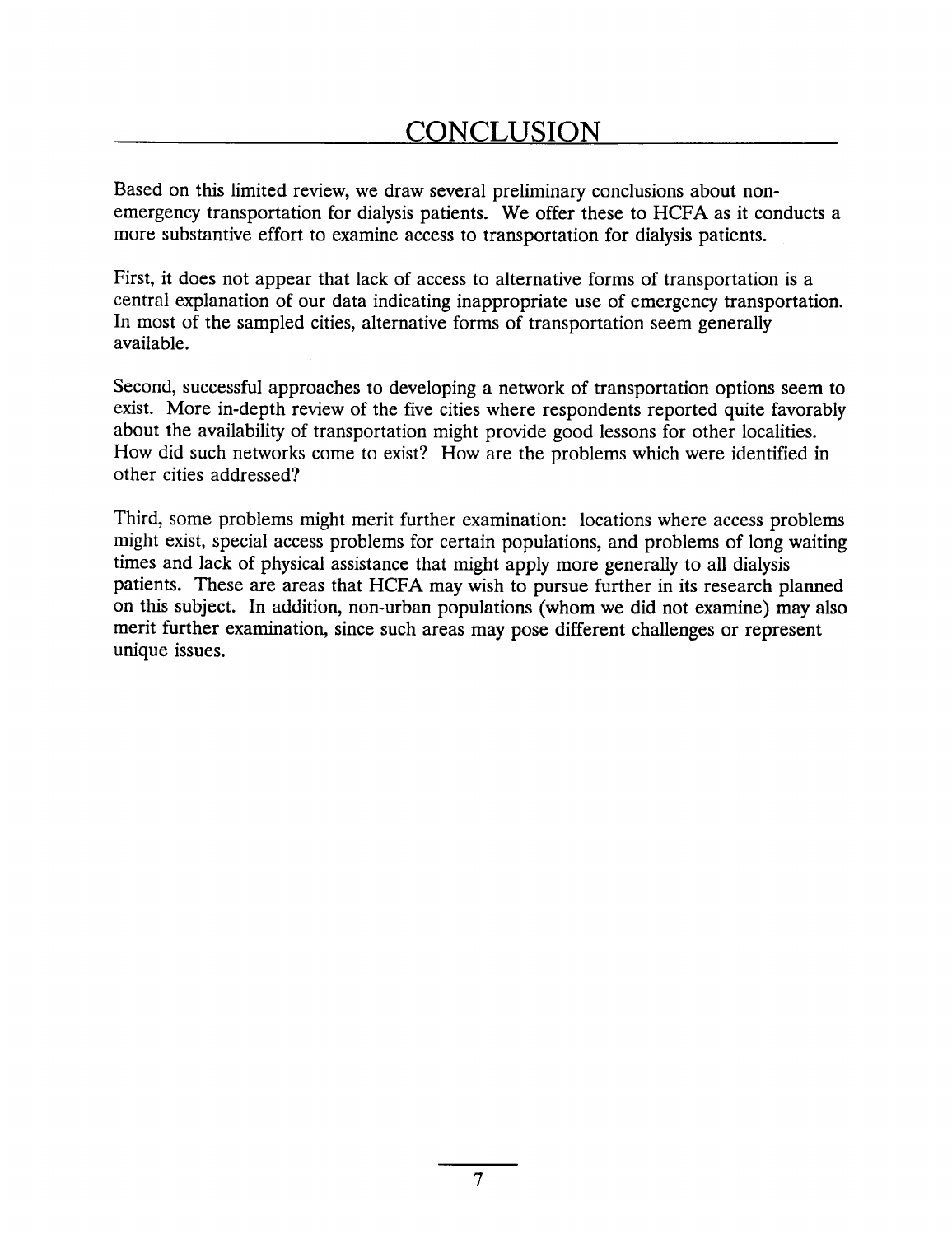## **APPENDIX A**

#### SAMPLE **OF CITIES**

Listed below are the number of beneficiaries, from the sample of 277 used for two previous studies, who were dialyzed in each of the sampled cities. The sites chosen represent the city within each carrier where the most sample beneficiaries were dialyzed. After choosing these cities we then contacted the dialysis facilities in each city where these beneficiaries were dialyzed to find out about non-emergency transportation services used by patients at that facility. We obtained information about transportation from dialysis facility social workers who coordinate transportation arrangements for dialysis patients and from non-emergency transportation providers serving these facilities.

Detroit, MI -16 beneficiaries

Elizabethtown, KY -12 beneficiaries

Houston, TX -11 beneficiaries

Brighton, MA - 9 beneficiaries

New York, NY -9 beneficiaries

Miami Beach, FL - 6 beneficiaries

Pittsburgh, PA - 4 beneficiaries

Fremont, CA - 3 beneficiaries